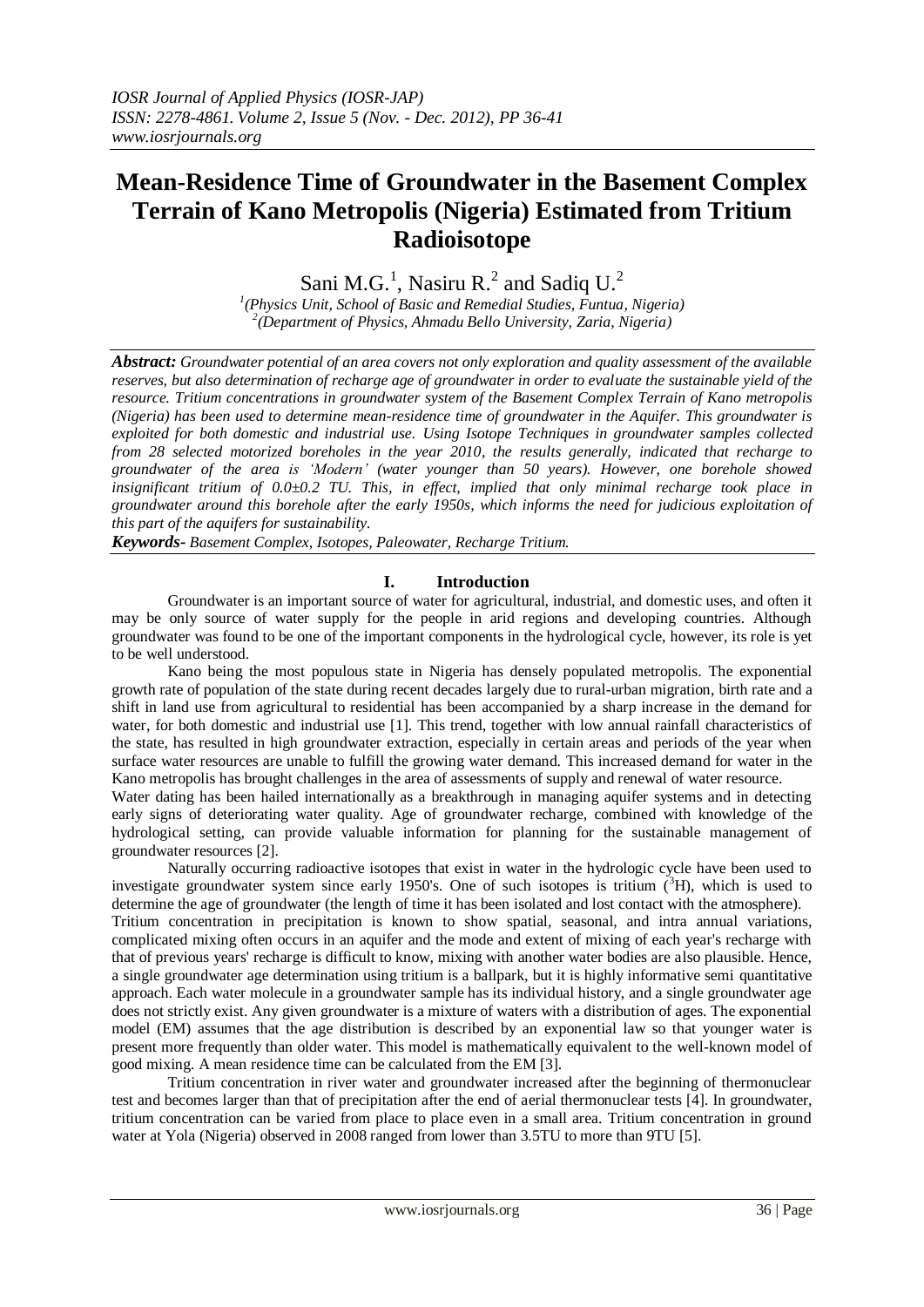Tritium has been employed in this study to improve the knowledge and understanding of groundwater resource of the Basement Complex terrain of Kano metropolis for proper sustainable planning and management of the resource.

# **2.1 The Study Area**

# **II. Materials And Methods**

The study area, which forms part of the greater "Metropolitan Kano", covers an area of approximately 1825 km<sup>2</sup> and is situated within latitudes 11.53°N; 12.08°N and longitudes 8.25°E; 8.75°E, extending from River Rafin Mallam in the North, the village of Tamburawa to the South. The area of study lies on an altitude of approximately 486 meters above sea level, comprising gently undulating Plains, sloping to the Northeast. Challawa River and its main tributary the Kano River drain the Southern part of the area [6]. Within the area, no major stream joins the Challawa in its right bank (fig. 1).

Kano state lies within the tropical Savannah zone of Nigeria. Temperatures are high throughout the year. The mean annual maximum temperature is between  $27-35^{\circ}$ C and the mean minimum temperature is between  $16-21^{\circ}C$  [7]. The state has two broad seasons: the rainy season and the dry season. Rainy season starts from May to October with decreasing rainfall from southern to the northern part of the state [8]. Precipitation remains averagely 104 days a year, divided unequally. Annual rainfall is closely related to latitudinal position with over 1000mm/a recorded in extreme south and about 780mm/a or less in the north [7]. Evaporation is generally high and is in excess of rainfall, except in the months of July–August.



**Figure 1**: map showing geology of the state

## **2.2 Geology and Hydrogeology of the Area**

This area of study falls within the Basement Complex rocks of Central Nigeria. The main lithologic units mapped in the area include schists, diorites, granodiorites, and granites. The Basement Complex (in which the younger granites intrude) consists of hard crystalline rocks, which may be jointed, fractured and or weathered, and are overlain by superficial deposits (fig.1).

Groundwater in the Basement Complex occurs mainly under unconfined water table conditions. The water table is very shallow, and in most cases, it is at a depth of about 20 metres below the ground surface [8]. The average values of transmissivity and coefficient of permeability for the Basement Complex, as observed from many boreholes log, are  $0.5134 \text{ m}^2/\text{hr}$  (12.32 m<sup>2</sup>/day) and  $0.0138 \text{ m/hr}$  (0.33 m/day) respectively [9].

## *2.3 Tritium Fundamentals*

The radioactive isotope of hydrogen,  ${}^{3}H$ , naturally originates from a nuclear reaction between atmospheric nitrogen and thermal neutrons in the upper atmosphere [10]:

$$
^{14}N\left( n, ^{12}C\right) {}^{3}H\tag{1}
$$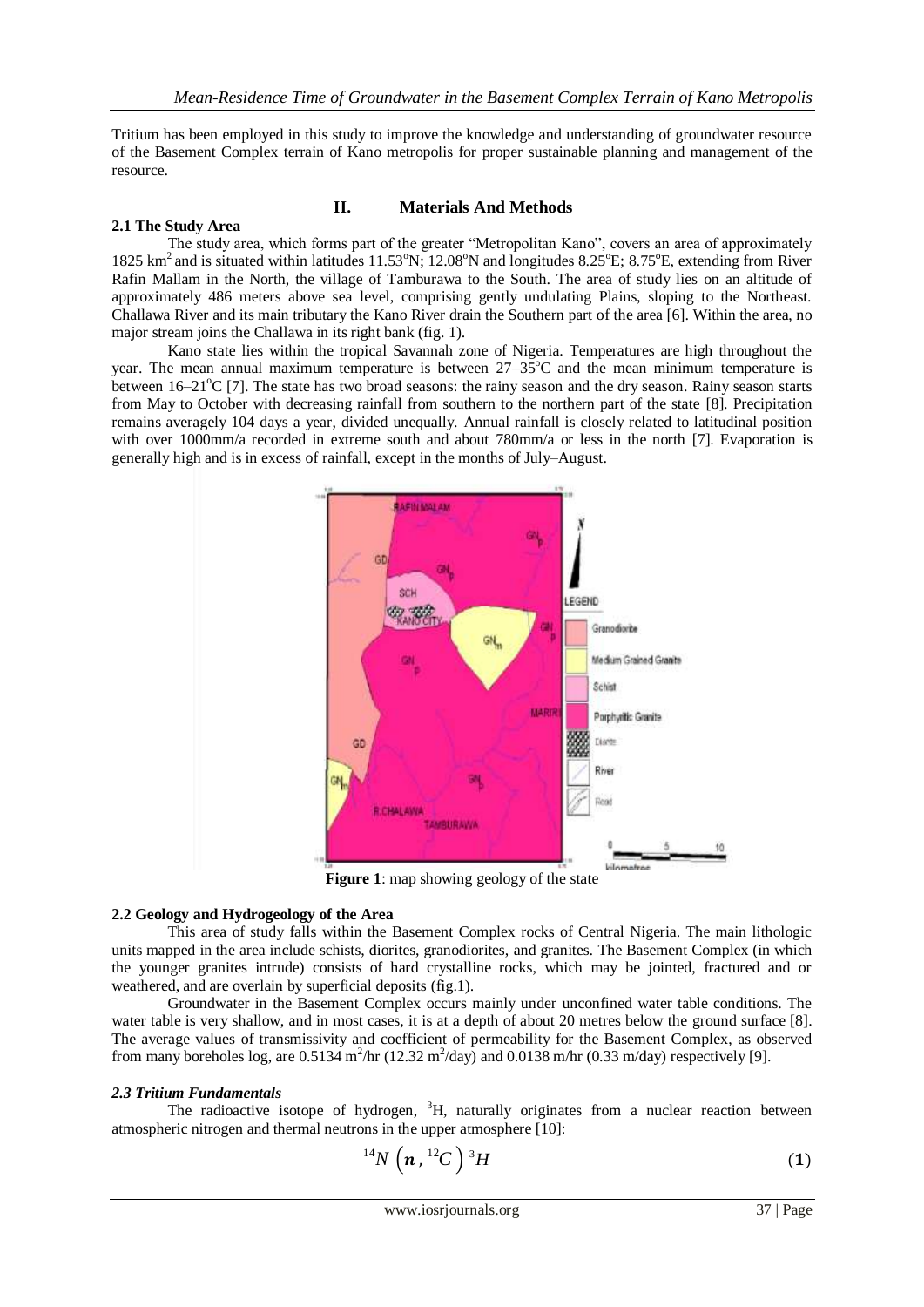${}^2H$  (n, gamma ray)<sup>3</sup>H (2)

The  ${}^{3}H$  thus formed enters the hydrologic cycle after oxidation to  ${}^{1}H^{3}HO$ , it reaches the surface of the earth as part of rain water, in which it is essentially a conservative tracer. Production rate of natural tritium in the atmosphere is estimated to be  $2500$ atoms/m<sup>2</sup>/s (troposphere: 840, stratosphere: 1660) [11]. Tritium finally decays according to the equation (3):

$$
{}^{3}H \rightarrow {}^{3}He + \beta^{-} \tag{3}
$$

with  $E_{\beta_{max}} = 18 \text{KeV}$  and half-life of 12.32 years [12]. The tritium content is expressed in tritium units (TU). One tritium unit is defined as one atom of  ${}^{3}H$  per  $10^{18}$ atoms of  ${}^{1}H$ , which is equivalent to a specific activity of 0.118 Bq/L or 3.19 pCi/L of water.

Tritium is produced naturally in the Earth's atmosphere, though its main use in hydrology stems from its production in large quantities by atmospheric testing of thermonuclear bombs. During this period, artificial tritium of  $236x10^{18}$ Bq was released into the earth [11], which amounts to about 181 times higher than that of natural tritium in the earth. Since 1952, tritium contents of precipitation and groundwater increased and reached a peak in 1963. Tritium activities in continental precipitation prior to the advent of nuclear weapons testing in 1952 were in the range of 1 to 20 TU's [13]: tritium concentration in surface water on land is found to be 2-8TU (0.2 - 0.9Bq/L) whereas 1TU (0.1Bq/L) in the surface ocean. In late 1963, a moratorium on atmospheric testing was declared, and tritium activities in precipitation have decreased since then to pre-1953 levels. Tritium is thus used as an indicator of pre-1953 or post-1953 recharge of groundwater.

In 1990's, tritium concentrations at many stations, seems to be flattened out. Ottawa: 10 - 30TU, Ryori: 3 - 8TU, Jakarta: 2 - 3TU, Kaitoke: 2 – 3TU and Hally Bay (Antarctica): 6 - 20TU (IAEA, 2001). The formation rate of tritium depends on cosmic rays produced by neutron flux. The neutron flux is four times greater in the polar region than in the equatorial region. Therefore, tritium concentration is higher in higher latitudes even after the artificial tritium is disappeared [11].

Groundwater dating based on tritium uses the fact that the initial concentration A<sup>o</sup> (expressed in TU) in recharging groundwater decreases with time according to the decay equation (4):

$$
A(t) = A_0 e^{-\lambda t} \tag{4}
$$

where A(t) is the tritium concentration measured in a sample after decay over time t and  $\lambda$  is the decay constant.

Trend in variation of tritium in precipitation for N'diamena (Chad) station (Lat.  $12.13^{\circ}$ N; Long. 15.03 $^{\circ}$ E; At. 294 msl) has been observed to follow the usual pattern in one hand, and to give fruitful information on tritium level at the atmosphere around the study area on the other [14]. This is depicted in fig. 2.



**Figure 2:** variation of tritium with time in precipitation at N'diamena (Chad)

#### *2.4 Sampling and Analysis*

Samples of unfiltered, unacidified groundwater were collected from random selected hand-pump motorized boreholes that are in continuous abstraction and whose hydraulic information, depth, locations are known. Samples were always collected after pumping for at least 10 minutes if water was not already being pumped prior to arrival at the pump site. This was to purge the boreholes of stagnant water around the pump parts, so that the water samples are isotopic representative of the aquifer. They were kept in high-density polyethylene bottles and sealed with a plastic cone-seal cap. Overall, 28 groundwater samples were selected for tritium measurement between  $6<sup>th</sup>$  December 2010 and  $25<sup>th</sup>$  April 2011 as illustrated in fig. 3.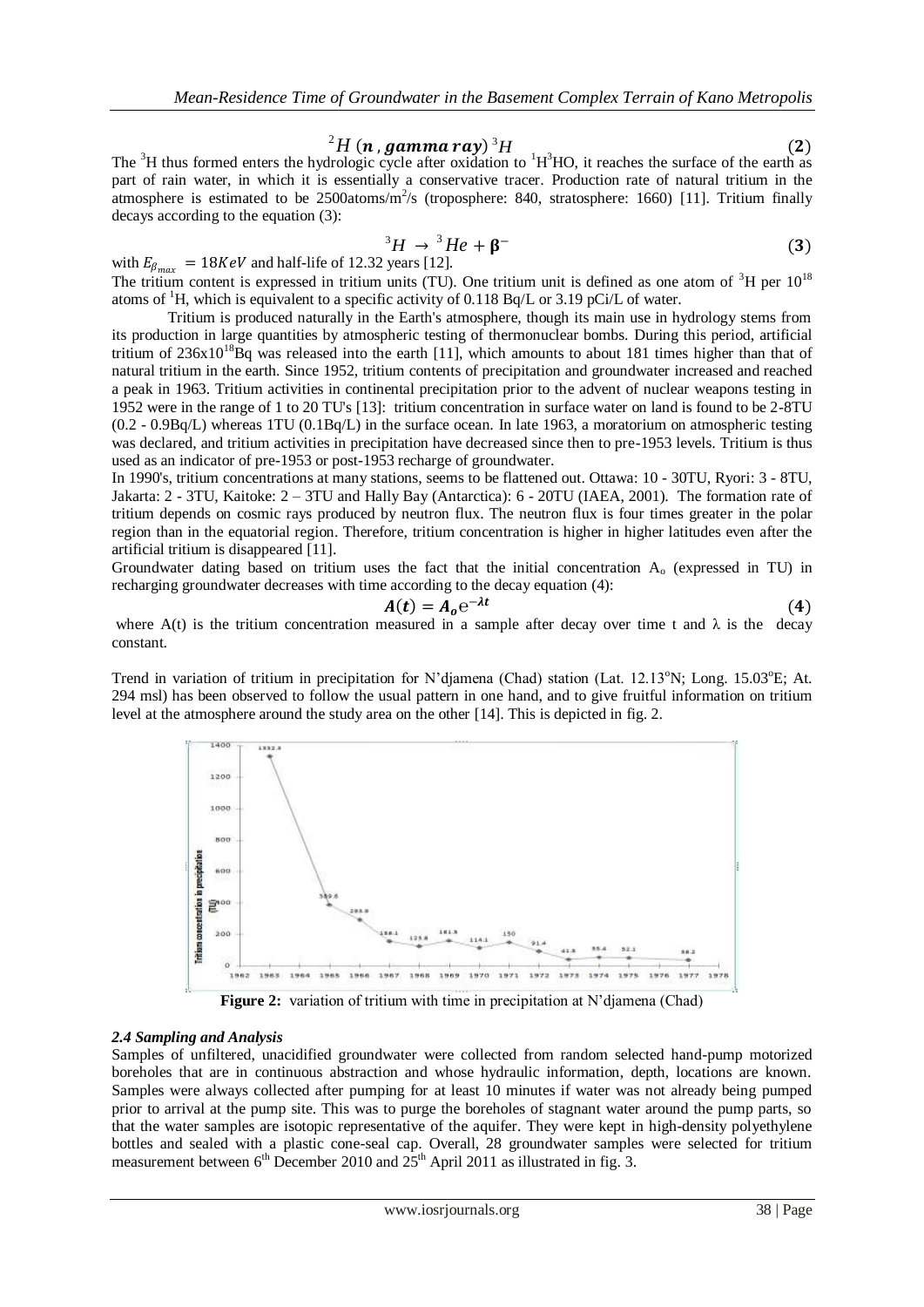

**Figure 3:** map showing sampling points

Tritium analysis of groundwater samples was performed by Liquid Scintillometry at the Environmental Isotope Group (EIG) of iThemba Laboratories, Gauteng, Johannesburg, South Africa.

Electrolytic enrichment of tritium more than 10 times is recommended prior to the measurement by a liquid scintillation counter. When water is electrolyzed to hydrogen and oxygen, tritium, the heaviest isotope of hydrogen, strongly enriches in water phase rather than in hydrogen gas, therefore, tritium separation factor between water and hydrogen is highly important [15].

Some 500 ml of the water sample, having first been distilled and containing sodium oxide was introduced into the cell for enrichment. using stainless steel - mild steel electrode, tritium concentration enriched about 20 times when water volume was reduced to some 25 times. Samples of standard known tritium concentration (spikes) were run in one cell of each batch to check on the enrichment attained. During electrolysis, hydrogen and oxygen mixture is released from an electrolysis cell. As this gas mixture is very dangerous, ventilation was provided.

To measure low levels of tritium, it is recommended to use a low-background type liquid scintillation counter, which is equipped with an anti-coincident counter, and lead shield that largely reduces background of cosmic ray origin. After the preparation of samples by mixing water sample with 11 ml Ultima Gold liquid scintillator, each sample and back ground was counted in tritium channel for 500-1000 hours. After T-channel counting, external standard channel ratio (ESCR) was measured to obtain counting efficiency. Quenching standards with known amount of tritium werre also measured for T-channel counting and ESCR.

## **III. Results**

The obtained results are presented in TABLE 1. The tritium concentration in TU at the day of measurement has been corrected for decay to the day of sample collection.

The measured tritium concentrations in groundwater samples ranged from less than the lower detection limit of 0.0 TU to 6.7 TU (mean 2.7±0.3 TU). The two-sigma precision estimate for all samples was 0.2 TU (TABLE 1). Thus, tritium concentrations for all but one of the boreholes (Number 22) were higher than the counting error.

| <b>Sample</b>   | Latitude( $\degree$ )  | Longitute( $\circ$ ) | <b>Altitude</b> | Tritium (T.U.) |
|-----------------|------------------------|----------------------|-----------------|----------------|
| <b>Location</b> |                        |                      | (m)             |                |
|                 | N <sub>11</sub> ,96154 | E8.57076             | 485             | $2.8 + 0.3$    |
|                 | N11.97623              | E8.56065             | 486             | $2.9 \pm 0.3$  |
| 3               | N11.96740              | E8.53228             | 474             | $1.8 \pm 0.3$  |
| 4               | N11.98209              | E8.58397             | 487             | $3.6 \pm 0.3$  |
|                 | N11.95153              | E8.53646             | 468             | $3.7 \pm 0.4$  |
| 6               | N11.92877              | E8.55042             | 467             | $2.5 \pm 0.3$  |

**Table 1:** Tritium concentration values of rain and groundwater samples corrected for the day of sample collection.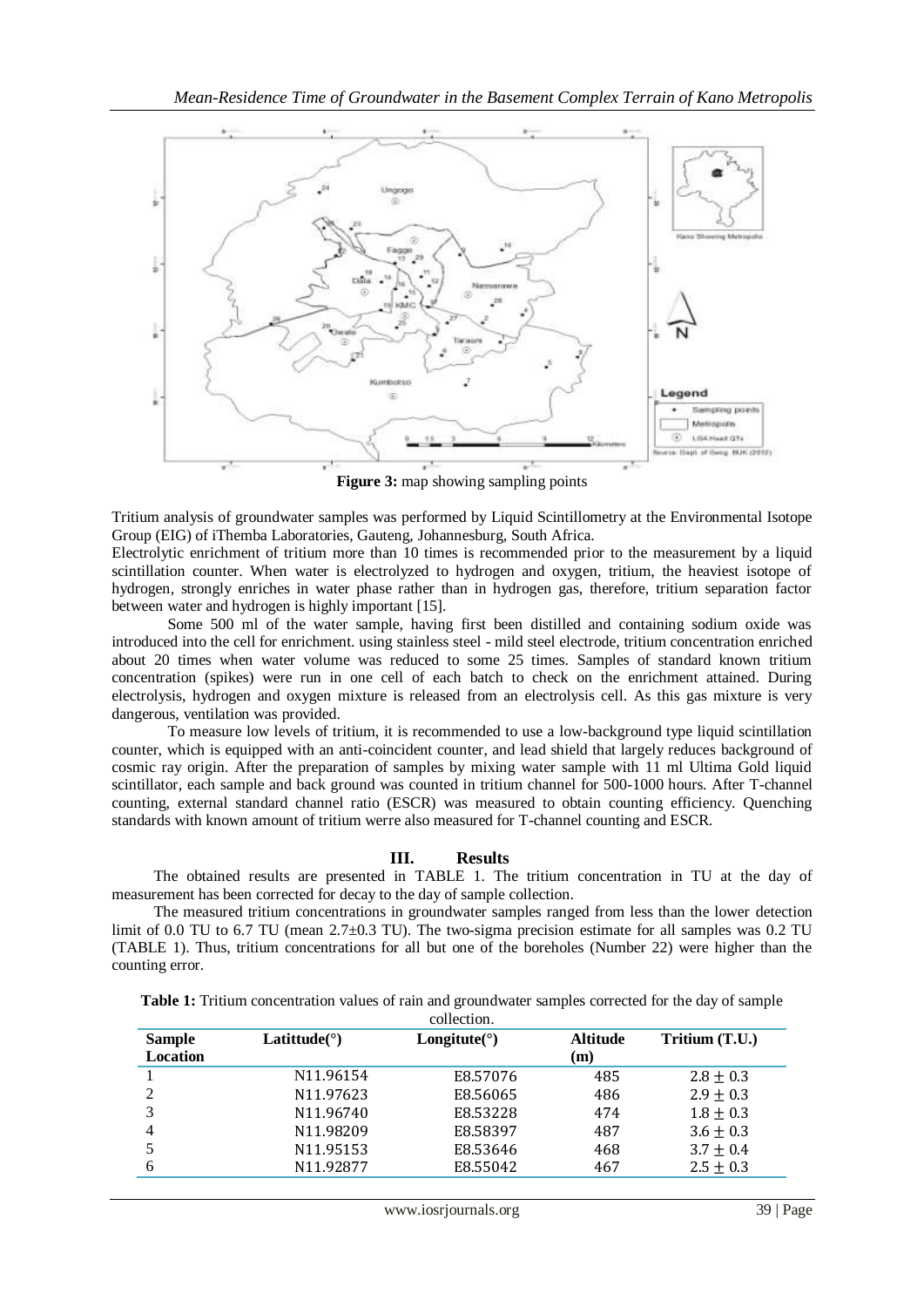*Mean-Residence Time of Groundwater in the Basement Complex Terrain of Kano Metropolis*

| 7             | N11.95004             | E8.61612 | 498 | $3.4 \pm 0.3$ |
|---------------|-----------------------|----------|-----|---------------|
| $\,8\,$       | N12.03148             | E8.57186 | 467 | $2.0 \pm 0.3$ |
| 9             | N12.01129             | E8.52439 | 485 | $2.4 \pm 0.3$ |
| 10            | N12.00432             | E8.52906 | 474 | $2.0 \pm 0.3$ |
| 11            | N12.02152             | E8.50932 | 473 | $1.9 \pm 0.3$ |
| 12            | N12.00727             | E8.50126 | 484 | $1.9 \pm 0.3$ |
| 13            | N11.99575             | E8.51581 | 481 | $6.7 \pm 0.4$ |
| 14            | N12.00193             | E8.50945 | 473 | $2.5 \pm 0.3$ |
| 15            | N11.98827             | E8.52844 | 486 | $3.4 \pm 0.3$ |
| 16            | N12.01086             | E8.48999 | 483 | $2.5 \pm 0.3$ |
| 17            | N11.98581             | E8.50094 | 493 | $5.1 \pm 0.3$ |
| 18            | N11.97012             | E8.47146 | 479 | $2.5 \pm 0.3$ |
| 19            | N11.94792             | E8.48498 | 482 | $3.7 \pm 0.3$ |
| 20            | N <sub>12.02718</sub> | E8.47458 | 492 | $2.4 \pm 0.3$ |
| 21            | N <sub>12.04749</sub> | E8.48338 | 494 | $3.7 \pm 0.3$ |
| 22            | N12.07532             | E8.46491 | 500 | $0.0 \pm 0.2$ |
| 23            | N11.97243             | E8.51023 | 481 | $1.4 \pm 0.3$ |
| 24            | N11.97559             | E8.43654 | 459 | $2.8 \pm 0.3$ |
| 25            | N11.98943             | E8.56613 | 482 | $2.5 \pm 0.3$ |
| 26            | N11.97633             | E8.54003 | 485 | $3.0 \pm 0.3$ |
| 27            | N11.94253             | E8.59785 | 484 | $1.6 \pm 0.3$ |
| 28            | N12.02780             | E8.54734 | 464 | $1.7 \pm 0.3$ |
| Rain Water 29 | N11.97623             | E8.56065 | 486 | $3.1 \pm 0.3$ |
| Rain Water 30 | N11.97623             | E8.56065 | 486 | $4.2 \pm 0.4$ |
| Rain Water 31 | N11.97623             | E8.56065 | 486 | $3.5 \pm 0.3$ |

# **IV. Discussion**

Tritium is a relatively short-lived isotope of hydrogen, having a half-life of 12.32 years. Knowledge of tritium concentrations in precipitation is a prerequisite for estimating tritium input function in a given area for interpreting tritium concentration in groundwater. Tritium has therefore become a standard for definition of Modern groundwater, as its decay from natural pre-bomb levels cannot be detected in groundwaters recharged prior to 1953. Modern groundwaters are then younger than about 60 years relative to the year 2010 [16].

Thus, due to its relatively short half-life, the useful range for groundwater dating with tritium is less than 60 -70 years when the enriched method (detection limit  $= 0.2$  TU) are used for the analyses. Tritium is often used in a semi quantitative manner to date groundwater: water with zero tritium (in practice < 0.2 TU) is dated prior to 1953, water with little, but measurable tritium (0.2 - 2 TU) seems to be a mixture of pre-1953 (palaeo-groundwater) and post-1953 water, water with a concentration greater than some 2 TU is of a post-1953 age and a significantly high concentration ( $>$   $\sim$  30 TU) indicates recharge during the 1960s [13].

In the same vein with the above classification, as indicated in fig. 2, the tritium concentration in precipitation as of 1963 at N'djamena station was recorded to be 1332.3 TU. If groundwater of this location has resulted from precipitation of 1963, then decay series could be established to project on the possible tritium concentration after 60 years and a tritium value of greater than or equal to 30 TU would have been obtained. Tritium concentrations of the precipitation collected at Location 2, in the months of May, June and July 2010, varied from 2.1 $\pm$ 0.3 to 4.2 $\pm$ 0.4 TU with mean value of 3.6 $\pm$ 0.3 TU (n=3, Table 1). Low levels observed in these

samples indicated the fact that tritium concentrations of precipitation in the study area have returned to the presumed natural background level.

Groundwater with tritium concentrations 2.0 TU, 2.0 TU and 1.4 TU for Locations 8, 10 and 23 respectively showed great deal of mixing with paleowater in a manner that younger water is present more frequently than older water as suggested by exponential Model [17] as well as their more depleted relative stable isotopic contents. Moreover, all the concentrations of tritium in groundwater samples with exception of samples at Locations 8, 10, 22 and 23, have similar tritium concentrations as precipitation in the area. This strongly suggested that the water is part of an active hydrological cycle that resulted from heavy rainstorms; therefore, Modern recharge within the past few decades was expected.

Tritium concentration of groundwater at location 22 was found to be less than the detection limit of 0.2 TU. This value of 0.0±0.2 TU, typically recent to fossil, supported that the water is not young but rather paleowater [18]. This may mean groundwater that infiltrated as rain probably before 1953 (pre-bomb rain) and no recent recharge from rainfall has taken place in this part of the aquifer.

The relatively higher values of tritium concentration showed that the residence times of groundwaters in the twenty-four (24) boreholes are very short. This implied rapid circulation and recent recharge by